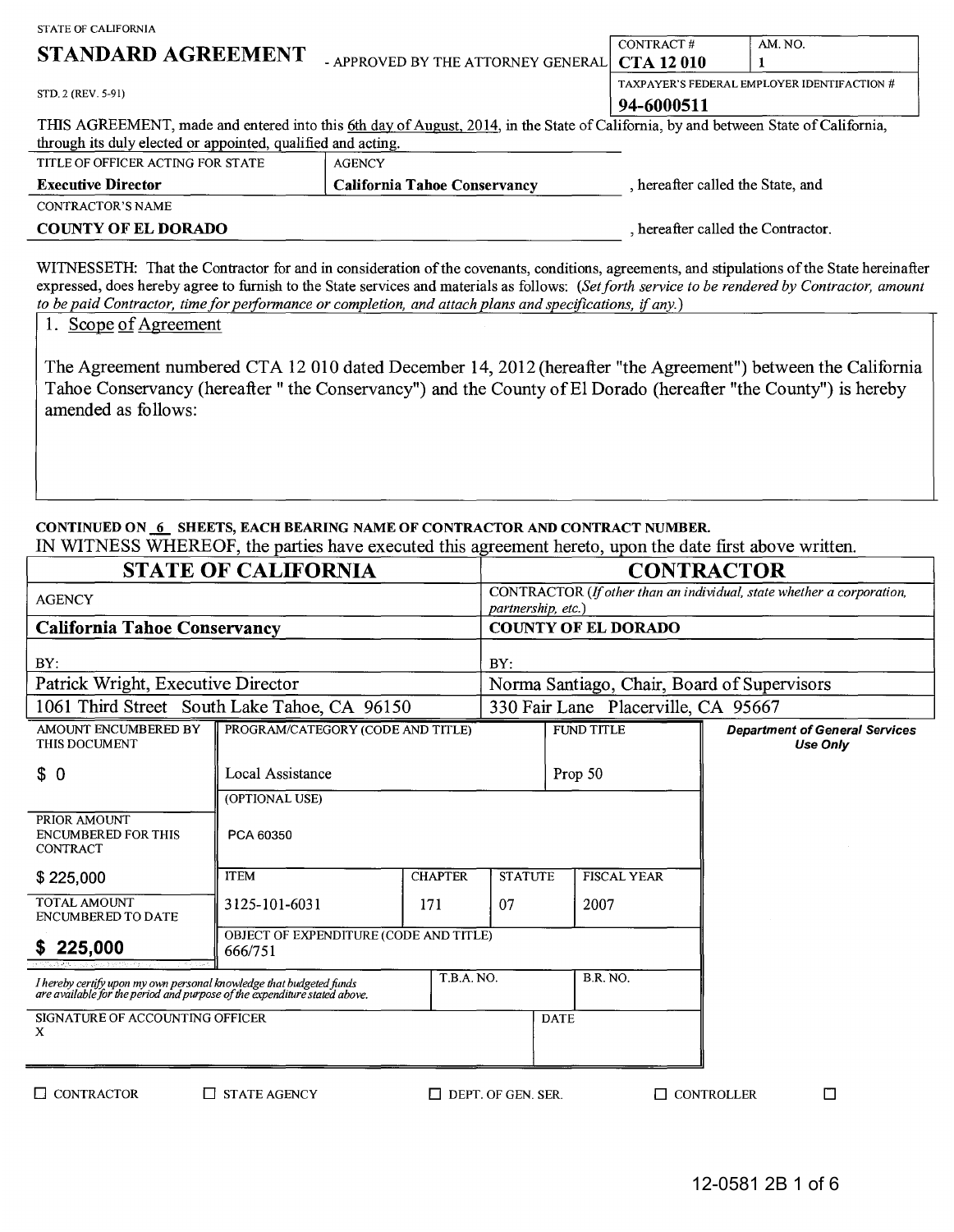- 1. Exhibit A, Conservancy Staff Recommendation containing the Conservancy board resolution of December 14,2012 is amended through the addition of Exhibit A-I, the revised Conservancy Staff Recommendation. of December 14, 2012 is amended through the addition of Exhibit A-1, the revised<br>Conservancy Staff Recommendation.<br>2. Exhibit B, the estimated Project Schedule and Budget is amended through the addition of
- Exhibit B-1, the Revised Estimated Project Schedule and Budget.
- 3. All other terms and conditions of the original Agreement numbered CTA 12 010 shall remain unchanged and in full force and effect.

CTA-12 010.01 EI Dorado Golden Bear Erosion Control Project(si)

12-0581 2B 2 of 6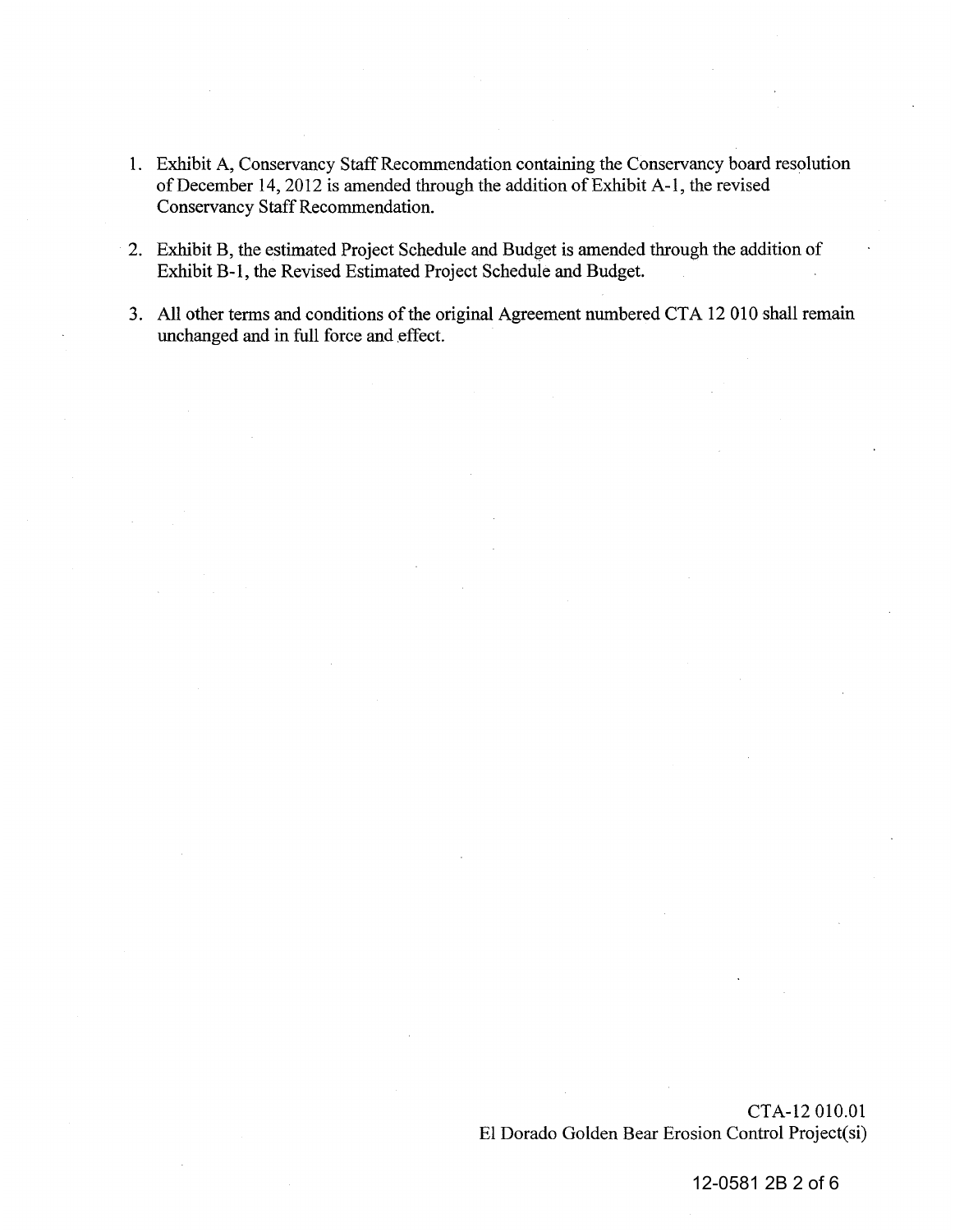# **Exhibit A-I**

Amended August 6th, 2014

#### **Golden Bear Erosion Control Project Amendment**

This amendment expands the project's boundaries of the existing contract for the Golden Bear Erosion Control Project (Project), grant agreement CTA 12010 for the purpose of using remaining site improvement funds in an adjoining area. The expansion of the boundaries is consistent with and authorized under the original Project, staff recommendation which states "Any remaining funds in site improvement projects will be used, if necessary, to extend improvements to adjoining areas." The Board authorized the Soil Erosion Control Grants to **EI** Dorado County, Golden Bear Erosion Control Project, on December 14, 2012 resolution number 12-12-02.

#### **Project Location Expanded To Include Adjoining Area**

The Golden Bear Erosion Control Project is located within the Montgomery Estates Unit Number 7 subdivision and is bordered by Trout Creek to the north, Pioneer Trail to the east, Conservancy and U.S. Forest Service parcels to the south, and Sourdough Trail to the west. 14, 2012 resolution r<br>**nded To Include /**<br>ect is located within

The adjoining area for the proposed improvement is within the Golden Bear Erosion Control Project Phase 2 area, which adjoins the Golden Bear Erosion Control Project Phase 1 at the corner of Sourdough Trail and Golden Bear Trail, see attachment 1.

#### **Background**

The bid for the Project is showing that there will be funds remaining in the construction budget and **EI** Dorado County (County) is requesting to use these funds to extend water quality improvements into Golden Bear ECP Phase 2. The additional improvement is designed to stabilize an eroding slope within the County Right of Way (ROW) on Goldpan Court below CTC parcel APN 088-163-07.

#### **Budget and Schedule**

The estimated remaining funds, approximately \$21,000 in the projects construction budget are allowable for utilization in expanding the project improvements into an adjoining area. Expanding the project area for this amendment does not affect the original detailed budget or schedule for this Project, see exhibit B-l.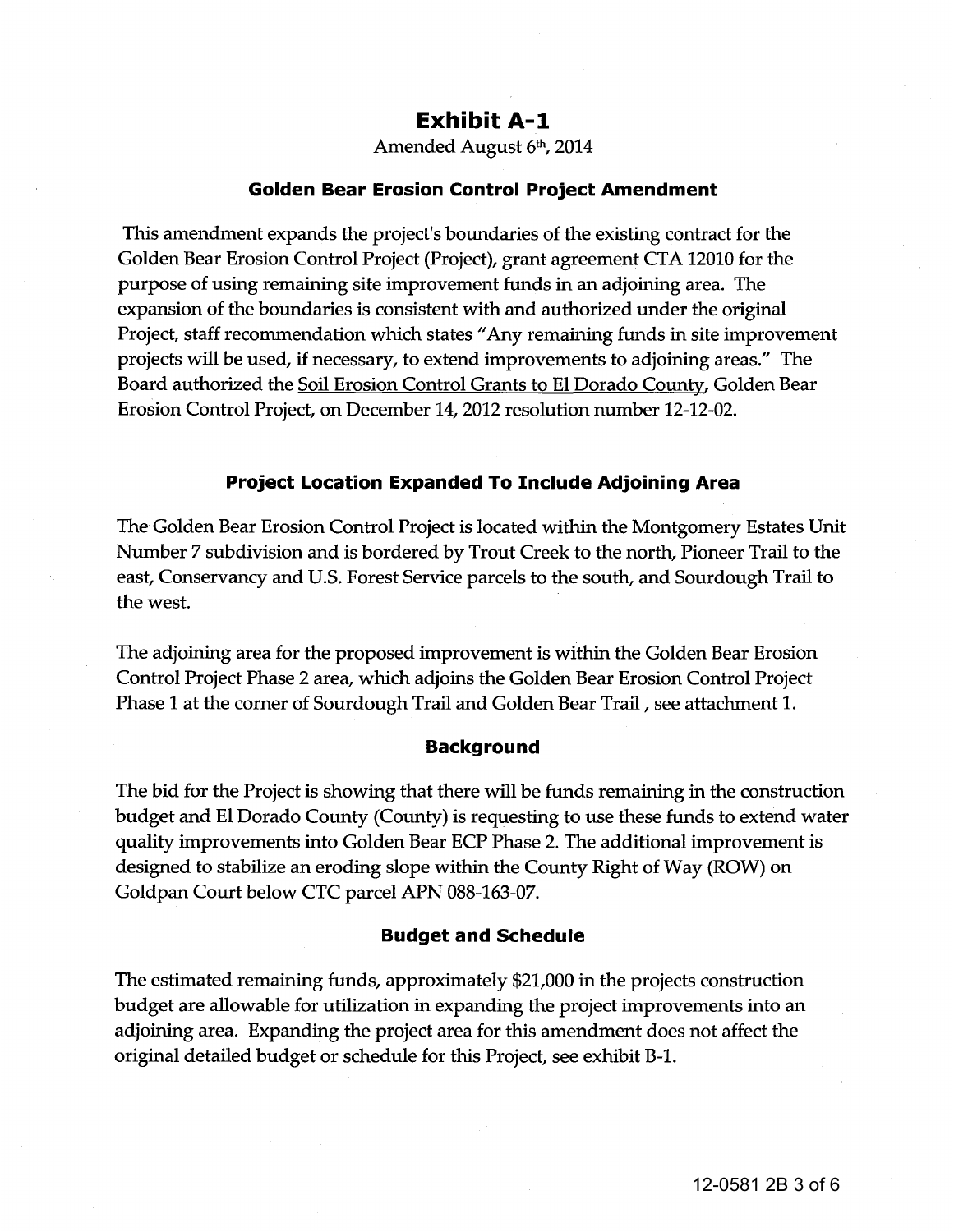### **California Environmental Quality Act (CEQA) Compliance**

El Dorado County, acting as the Lead Agency, filed an Notice of Exemption (NOE), class 3, on October 24, 2012 for this Project to comply with CEQA. The Conservancy filed our own NOE, class 3, for the Project following our December 14, 2012 Board meeting. The Conservancy will file a new NOE, class 4 (Minor Alterations to Land), for the proposed improvement on Goldpan Court.

#### **Summary of Authorization for Use of Remaining Funds into Adjoining Areas**

- The Board authorization of December 14, 2012, for the Soil Erosion Control Grants to EI Dorado County, Golden Bear Erosion Control Project allowed for "Any remaining funds in site improvement projects will be used, if necessary, to extend improvements to adjoining areas."
- Goldpan Court is within the Golden Bear ECP Phase 2, which adjoins the original project boundary, Golden Bear ECP Phase I, at the corner of Sourdough Trail and Golden Bear Trail, therefore the project areas are adjoining, see attachment 1 for a map of the adjoining Phase 2 project area shown in white.
- Pursuant to CEQA Guidelines (Cal. Code Regs., tit. 14, § 15000 et seq.), certain classes of activities are statutorily exempt from CEQA or are exempt because they have been determined by the Secretary for Natural Resources to have no significant effect on the environment. Pursuant to Public Resources Code section 21082, the Conservancy has also adopted regulations to implement, interpret, and make specific, the provisions of CEQA. (Cal. Code Regs., tit. 14, § 12100 et seq.) Staff has evaluated this project, and has found it to be exempt under CEQA. This project qualifies for a categorical exemption under CEQA Guidelines, section 15304 class 4 (Minor Alterations to Land). (See also Cal. Code Regs., tit. 14, § 12102.4.)
- The Conservancy, acting as a responsible agency approving of the Project, will file a NOE, class 4 (Minor Alterations to Land), with the State Clearinghouse pursuant to CEQA Guidelines, section 15062.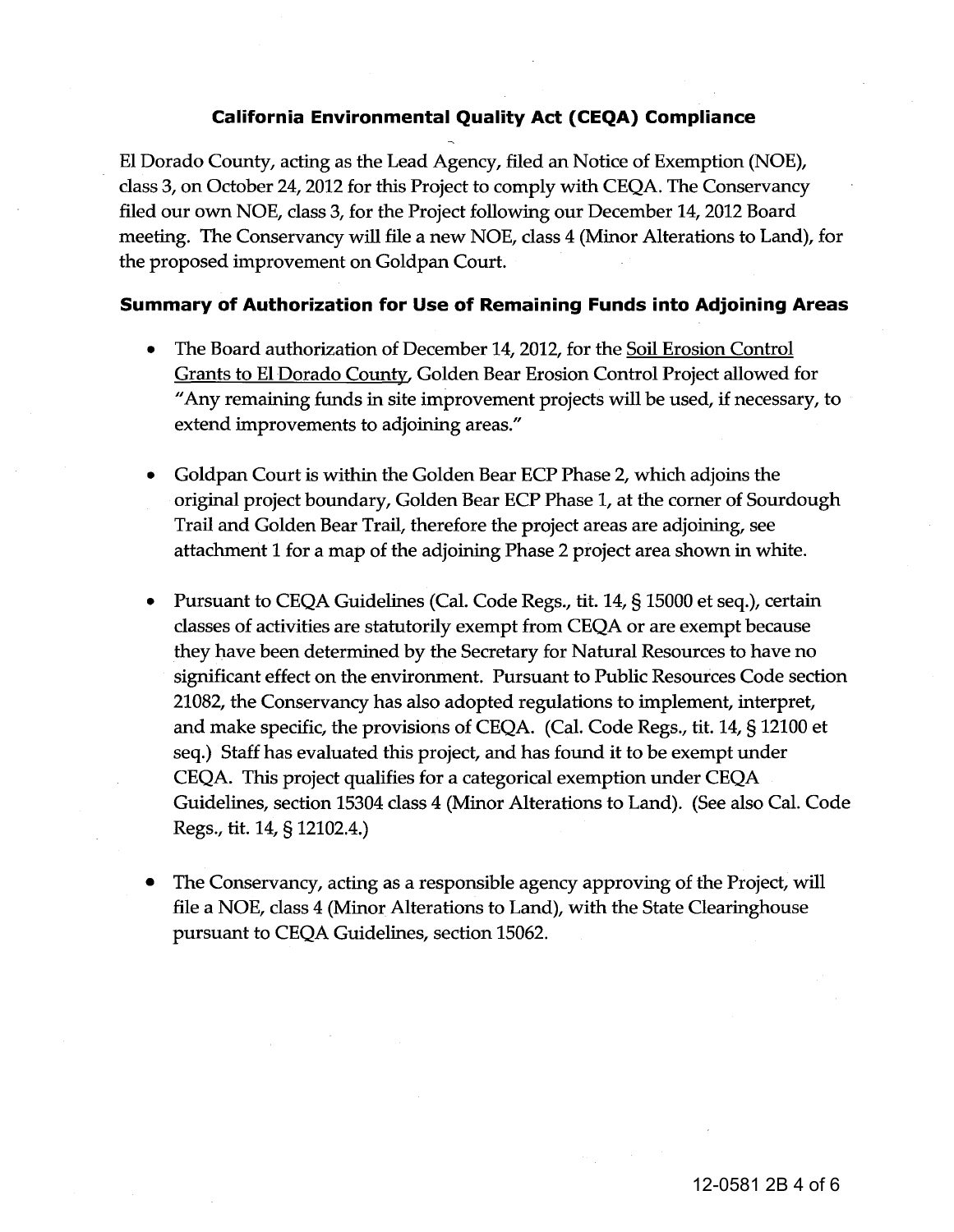# **Exhibit 8-1**

### **Project Schedule Golden Bear ECP**

## **Site Improvement Grant Schedule**

| <b>Activity</b>                     | Date             |  |  |
|-------------------------------------|------------------|--|--|
| Plans, Specifications, Engineers    | <b>July 2014</b> |  |  |
| <b>Estimate, and Permits</b>        |                  |  |  |
| <b>Bid Advertisement</b>            | <b>July 2014</b> |  |  |
| <b>Bid Award</b>                    | August 2014      |  |  |
| <b>Begin Construction</b>           | September 2014   |  |  |
| <b>End Construction</b>             | October 2014     |  |  |
| <b>Final Report/Record Drawings</b> | January 2015     |  |  |
| <b>Annual Monitoring Report</b>     | <b>June 2015</b> |  |  |
| <b>Final Monitoring Report</b>      | December 2016    |  |  |

## **Project Budget**

There are no changes to the original Project budget. The approved construction budget item remains at \$135,000. The total site improvement grant for design and construction of the Project remains at the approved \$225,000.